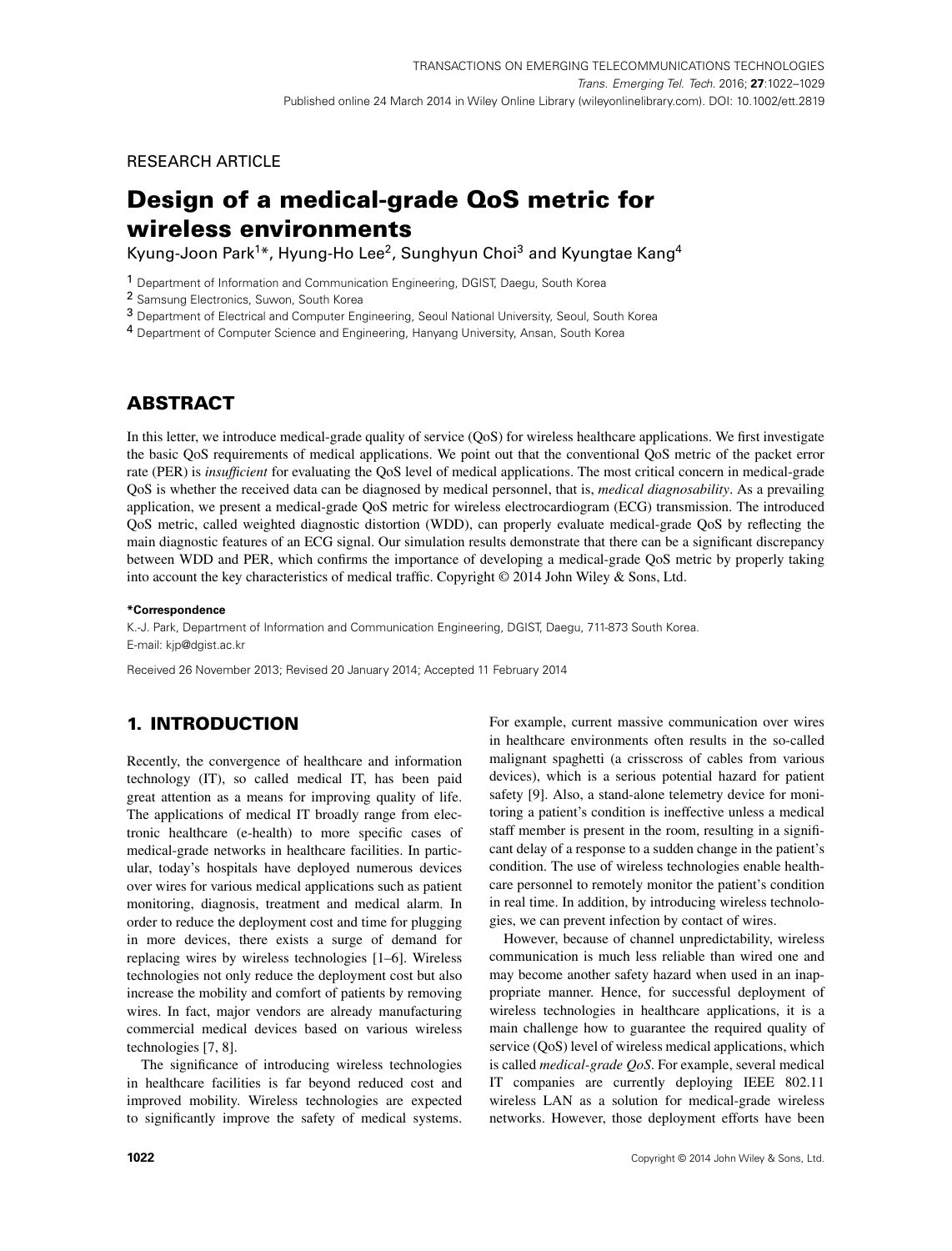mainly led by the industry as an ad hoc site-specific engineering issue rather than a fundamental network design issue by the research community. Though there have been recently a certain amount of research efforts in wireless medical networks, for example, [\[1–](#page-7-1)[6\]](#page-7-2), there still lacks a systematic network design paradigm that properly takes into account medical-grade QoS.

In this letter, we focus on medical-grade QoS for wireless healthcare applications. We first investigate the general traffic characteristics of various medical applications. Then, as a prevailing application, we provide an in-depth study on medical-grade QoS of wireless electrocardiogram (ECG) transmission. In particular, our main contributions are as follows:

- We investigate the connectivity issues among medical equipment. Specifically, we look into the general traffic characteristics of various medical applications, which are the basic requirements for medical-grade QoS.
- We introduce *medical diagnosability* as the main concern in medical-grade QoS. Then, as a prevalent medical application, we introduce a QoS metric for wireless ECG by properly incorporating medical diagnosability.
- We compare the medical QoS metric with the conventional packet error rate (PER). Simulation results demonstrate that there can be a significant discrepancy between the medical QoS and PER, which corroborates the significance of a medical-grade QoS metric.

The remainder of the article is organised as follows. In Section [2,](#page-1-0) we present related work on wireless transmission of medical data, focusing on wireless ECG. In Section [3,](#page-1-1) we investigate the basic QoS requirements of medical applications. Design of a medical-grade QoS metric for wireless ECG transmission follows in Section [4.](#page-2-0) We give our simulation study on the comparison between the medical QoS metric and the conventional PER in Section [5.](#page-4-0) Finally, our conclusions follow in Section [6.](#page-6-0)

### <span id="page-1-0"></span>**2. RELATED WORK**

A representative example of wireless medical networks in healthcare facilities is the wireless medical telemetry service (WMTS) for patient monitoring [\[10\]](#page-7-6). There are two major trends in the WMTS technology. One is a vendorspecific technology in the dedicated WMTS bands and the other is an IEEE 802.11 network in the shared the industrial, scientific and medical (ISM) bands [\[2\]](#page-7-7). Each technology has its pros and cons. While that in the WMTS bands can use the dedicated frequency bands, it can only support a small number of narrow channels because of the small available bandwidth. In the meantime, an IEEE 802.11 telemetry system can reduce the cost by the standard-based deployment. In addition, it can also enjoy the large bandwidth of the ISM bands compared with the narrow WMTS bands. Furthermore, the standard-based deployment provides a solid ground for medical device interoperability. However, the ISM bands are unlicensed and are subject to interference from other devices such as Bluetooth, microwave ovens and cordless telephones.

There are quite extensive studies on wireless patient monitoring. For example, general requirements and analysis of wireless patient monitoring using the wireless LAN are studied in [\[1\]](#page-7-1), which includes the use of the wireless LAN for patient monitoring in several different scenarios as well as analysis and design of architectures. In [\[2\]](#page-7-7), it has been shown through substantial deployment experiences that the IEEE 802.11 WLAN technology in the ISM bands can significantly outperform a vendor-specific one in the WMTS bands despite potential interference. More recently, a wireless LAN architecture for remote ECG monitoring has been proposed in [\[4\]](#page-7-8). A comprehensive overview on wireless patient monitoring can be found in [\[1\]](#page-7-1) and the references therein.

### <span id="page-1-1"></span>**3. MEDICAL-GRADE QOS**

In this section, we first look into the key attributes of healthcare applications, which constitute the basic QoS requirements. Then, we point out that the conventional QoS metrics are insufficient in terms of medical diagnosability.

#### **3.1. Basic QoS requirements of medical applications**

In order to differentiate the medical use of wireless technologies from general wireless networking, we have used the term, medical-grade wireless, in several places without a proper definition. In fact, medical-grade wireless is not a formally defined terminology. Rather, it denotes application-specific demand, which is determined by the medical features of each application. In a qualitative sense, medical-grade wireless implies characteristics such as predictable real-time performance, reliable connectivity under co-existence and support of required security and privacy. Consequently, in order to properly examine medical-grade wireless and medical-grade QoS, we need to look into the detailed characteristics of medical applications in use.

The typical QoS requirements for medical traffic in healthcare facilities can be found in [\[2\]](#page-7-7), which are summarised in Table [I.](#page-2-1) Note that the values in Table [I](#page-2-1) are rather representative and could be slightly different from what can be found in a particular installation. For example, medical alarms should be announced within 10 s of the onset of the condition. Hence, a number much smaller than 10 s but practically achievable value of 200 ms is used in Table [I.](#page-2-1) In fact, 200 ms is a typical value used for testing of medical devices [\[2\]](#page-7-7).

The basic rule for allowable latency, which complies with [\[11\]](#page-7-9), is as follows. For life-critical information such as telemetry and infusion pump data, latency smaller than 200 ms is enforced. For other medical applications, latency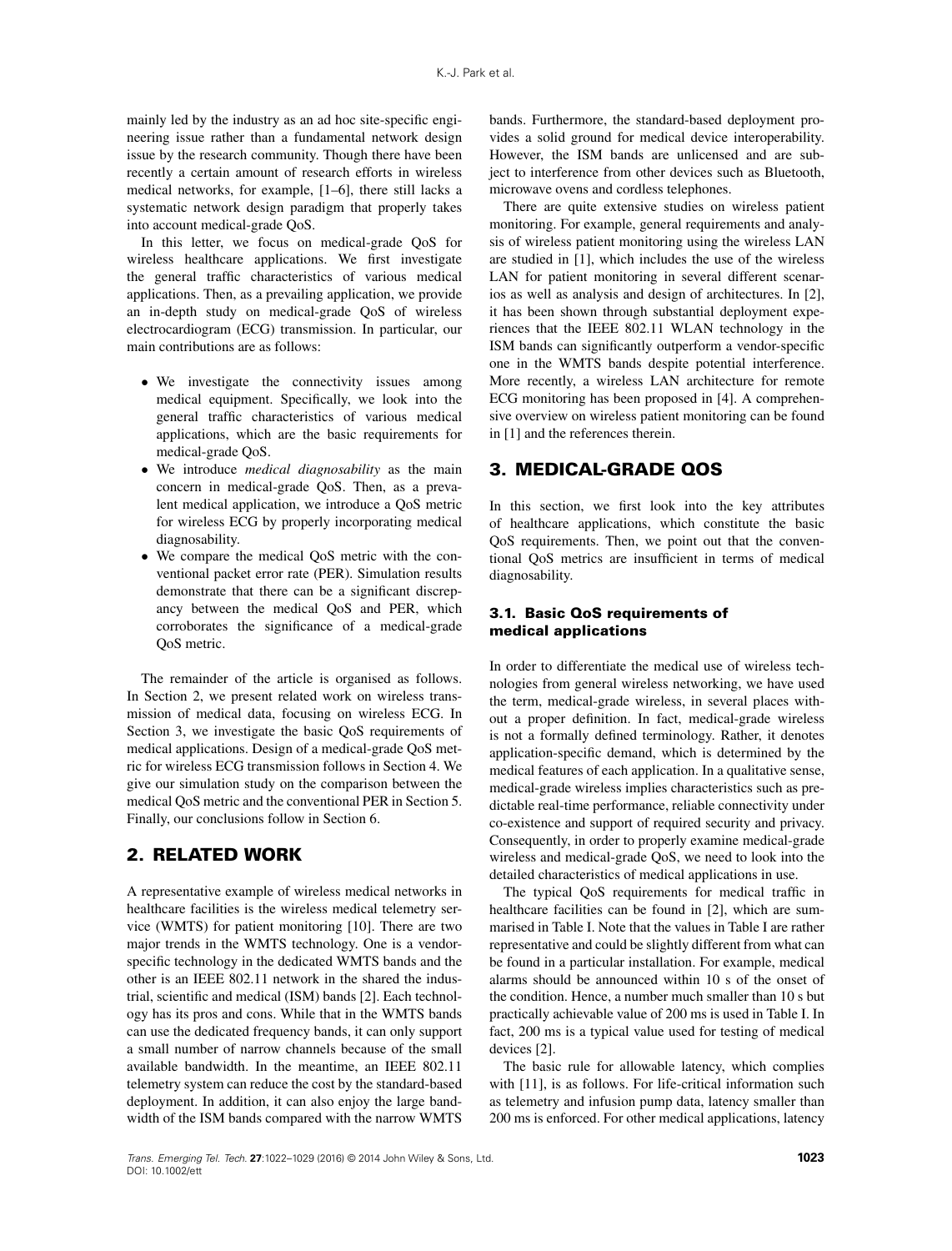|                        | Packets/s      | kb/packet | Peak (kb/s) | Average (kb/s) | Events/h or duty cycle | Maximum latency (ms) |
|------------------------|----------------|-----------|-------------|----------------|------------------------|----------------------|
| Telemetry (diagnostic) | 5              | 5.1       | 25.6        | 25.6           | Stream                 | 200                  |
| Telemetry (alarms)     | 5              | 1.0       | 5.1         | 0.1            | 10/h                   | 200                  |
| Infusion pump (status) |                | 1.0       |             |                | Continuous             | 200                  |
| Infusion pump (alert)  |                | 1.0       |             | 0.1            | 1/h                    | 200                  |
| Clinician notifier     | 5              | 2.6       | 12.8        | 0.1            | 20/h                   | 200                  |
| <b>BCMA</b>            | $\overline{2}$ | 0.4       | 0.8         | 0.1            | 30/h                   | 500                  |
| <b>EMR</b> images      | 200            | 20.5      | 4100        | 41             | $1\%$                  | 200                  |
| Guest access           | 100            | 10        | 1000        | 30             | 3%                     | 1.000                |
| Email                  | 200            | 20.5      | 4100        | 41             | $1\%$                  | 200                  |

<span id="page-2-1"></span>Table I. Representative values for basic quality of service requirements of medical applications in healthcare facilities.

BCMA, barcode medication administration; EMR, electronic medical records.

between 200 and 500 ms is allowed, which is an acceptable level for user waiting. In the meantime, guest access, that is, network access by guests, is optional for medical networks. Hence, a value of 1000 ms is given as an acceptable latency. Data rates of applications are obtained as follows. For telemetry traffic, the value is for devices of a major manufacturer. As for the barcode medication administration, the value is an estimation on the amount of data for a typical bar code. Values for infusion pump are again from a major manufacturer. Note that values less than 0.1 kb/s are listed as 0.1 kb/s in Table [I.](#page-2-1)

#### **3.2. Medical diagnosability**

Though Table [I](#page-2-1) provides the basic QoS requirements of various medical applications, it is*insufficient* for evaluating the QoS level of medical applications from the healthcare's viewpoint because those conventional metrics do not reflect the diagnostic features of medical data.

Hence, in order to properly evaluate the QoS level of medical applications in wireless environments, we have to consider *not only* conventional QoS metrics *but also* the level of medical diagnosability of the data. To this end, the key task is to determine a proper QoS metric for medical-grade transmission, which can measure the preserved amount of diagnostic information in the received data.

In summary, we need to introduce a proper medicalgrade QoS metric that can quantify the preserved diagnostic information in the received medical traffic. Because the diagnostic features differ for different kinds of medical traffic, it is required to develop a QoS metric for each medical application.[†](#page-2-2)

# <span id="page-2-0"></span>**4. WIRELESS ECG TRANSMISSION**

In this section, because it is formidable to develop a common QoS metric that can be applied to every medical application, we focus on the prevalent application of wireless ECG transmission and introduce an effective metric for medical-grade QoS. Development of a QoS metric for other medical applications will be a subject of future work.

#### **4.1. ECG overview**

An ECG is a painless test that records electrical activity in the heart. With each heartbeat, electrical signals spread from the top to the bottom of the heart. As they travel, these signals cause the heart to contract and hence to pump blood. The process repeats with each new heartbeat, and the electrical signals set its rhythm. An ECG shows how fast a heart is beating, whether its rhythm is steady or irregular, and the strength and timing of the electrical signals as they pass through each part of your heart. This test can be used to detect and evaluate many heart problems such as heart attack, arrhythmia and heart failure. The electrical system of a heart consists of three main parts: the sinoatrial node, located in the right atrium of the heart; the atrioventricular node, located on the interatrial septum, close to the tricuspid valve; and the His-Purkinje system, located along the walls of the ventricles.

A typical ECG trace of normal heartbeats consists of a P wave, a QRS complex and a T wave, as shown in Figure [1.](#page-3-0) During a normal atrial depolarisation, the main electrical vector is directed from the sinoatrial node towards the atrioventricular node and spreads from the right atrium to the left atrium. This creates the P wave on an ECG. The QRS complex is a recording of a single heartbeat on the ECG that corresponds to the depolarisation of the right and left ventricles. The PR interval is measured from the beginning of the P wave to the beginning of the QRS complex. The ST segment connects the QRS complex and the T wave and corresponds to the repolarisation of the ventricles. The interval from the beginning of the QRS complex to the apex of the T wave is referred to as the absolute refractory period. The last half of the T wave is referred to as the relative refractory period. Finally, the QT interval is measured from the beginning of the QRS complex to the end of the T wave. The baseline voltage of the ECG is known as the isoelectric line. Typically, the

<span id="page-2-2"></span><sup>†</sup>We have an analogous situation when we use different QoS metrics for audio and video applications, respectively, in multimedia communication.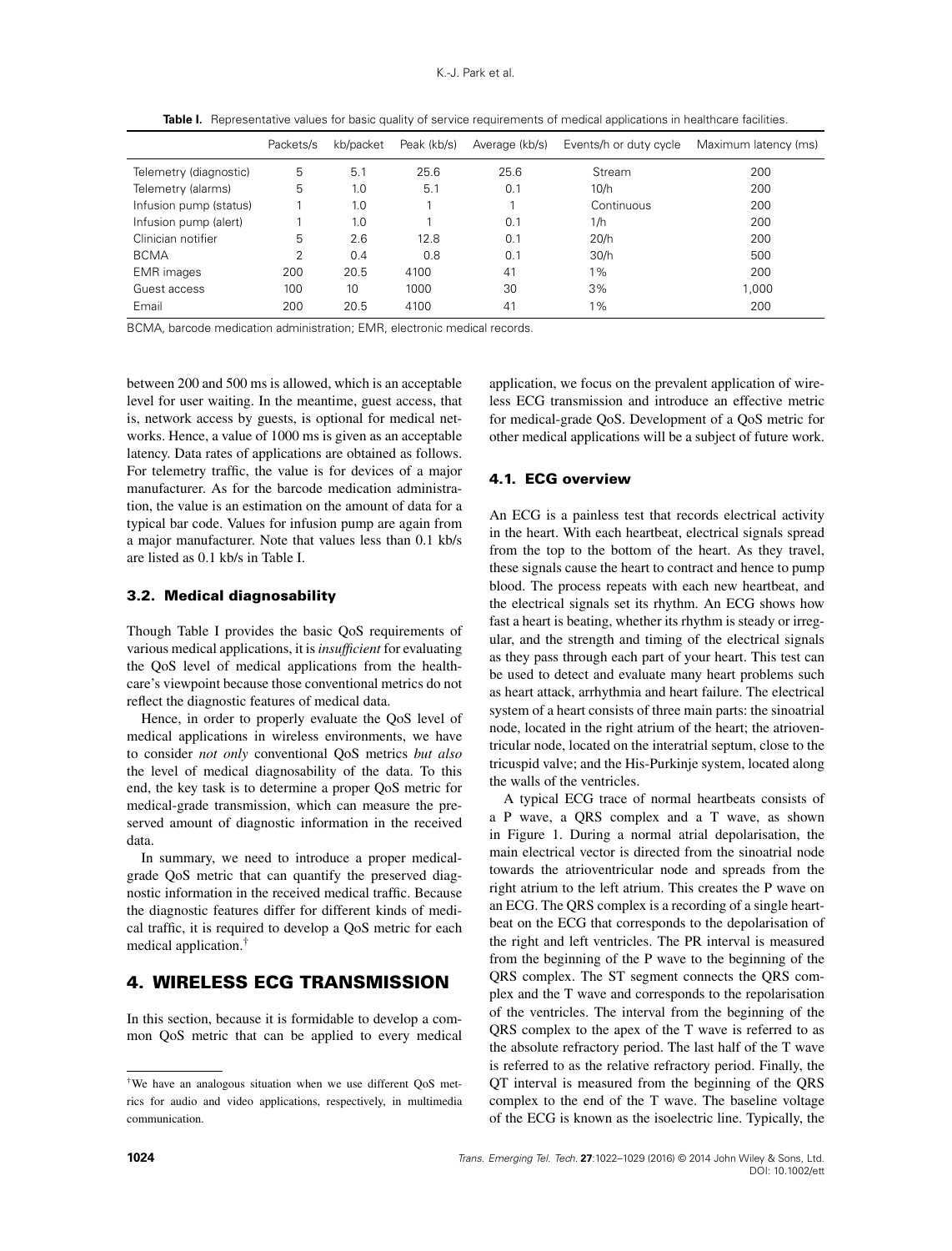

<span id="page-3-0"></span>**Figure 1.** Overview of an electrocardiogram (ECG) signal.

isoelectric line is measured from the portion of the trace that follows a T wave and precedes the next P wave.

#### **4.2. Main features of an ECG signal**

In order to design a QoS metric for wireless ECG transmission, first of all, we need to understand the key features of an ECG signal from the medical viewpoint.

An ECG signal has several diagnostic features that are crucial for medical interpretation. In general, the diagnostic features can be categorised into three groups: duration features, amplitude features and shape features. Among these three categories, the duration features are the most critical in most cases. Some duration and amplitude features of an ECG signal are shown in Figure [1\(](#page-3-0)a). A more detailed descriptions on important duration and amplitude features are summarised in Table [II.](#page-3-1)

In general, the relevant diagnostic information lies in the PQRST complex features as shown in Figure [1\(](#page-3-0)b). The main features in PQRST complex are the location, duration, amplitudes and shapes of the wave. In order to extract these features, first of all, we need to segment the ECG signal, that is, determine the location of each wave shown in Figure [1\(](#page-3-0)b). After finding these points, the decision on the waves, amplitudes and shapes will become straightforward. The waves can be located as follows: firstly, we recognise the QRS complex, which has the highest frequency component in the ECG signal. Then, the T wave is recognised, and finally, the P wave is determined. In fact, there are several algorithms available for ECG segmentation, for example, [\[12\]](#page-7-10).

#### **4.3. QoS metric for wireless ECG transmission**

As we have already mentioned, the most important criterion for evaluating the QoS level of medical applications is diagnosability of the received data. For example, in the case of wireless ECG transmission, the error criterion should be chosen in such a way that it can measure the level of the relevant diagnostic information. The main issue is how to develop such a metric that can quantify the amount of medical information in each packet. Conventional QoS metrics such as PER is inadequate for evaluating medicalgrade QoS because these conventional metrics treat every packet in an equal manner regardless of its medical importance. In medical applications, the amount of diagnostic information differs for each packet, which should be properly quantified to design a medical-grade QoS metric.

Here, in order to develop a quantitative measure for medical-grade QoS of wireless ECG transmission, we first capture the main features of an ECG signal, which are critical for medical interpretation. Then, as a QoS metric for wireless ECG transmission, we introduce the weighted diagnostic distortion (WDD), which was originally proposed for evaluating the distortion level of ECG signal compression [\[13\]](#page-7-11). In a nutshell, the WDD compares the original ECG signal and the received one by focusing on the key diagnostic features described in the succeeding text. It should be noted that higher WDD implies worse QoS as WDD is a metric measuring the distortion level.

<span id="page-3-1"></span>**Table II.** Duration and amplitude features of an electrocardiogram signal.

| Feature                           | Feature description                                                        | Unit     |
|-----------------------------------|----------------------------------------------------------------------------|----------|
| $RR_{int}$                        | Time duration between the current and the previous locations of the R wave | ms       |
| $QRS_{dur}$                       | Time duration between the onset and the offset of the QRS complex          | ms       |
| $QT_{int}$                        | Time duration between $QRS_{on}$ and $T_{off}$                             | ms       |
| $QT_{\rho_{int}}$                 | Time duration between $QRS_{on}$ and $T_p$                                 | ms       |
| $P_{dur}$                         | Time duration between $P_{\text{on}}$ and $P_{\text{off}}$                 | ms       |
| $PR_{int}$                        | Time duration between $P_{\alpha}$ and $QRS_{\alpha}$                      | ms       |
| $\textit{ORS}_{\textit{amp}}^{+}$ | Maximum positive amplitude of QRS complex                                  | $0.1$ mV |
| $ORS_{amp}^-$                     | Maximum negative amplitude of QRS complex                                  | $0.1$ mV |
| $P_{\text{amp}}$                  | Amplitude of P wave                                                        | $0.1$ mV |
| $\mathcal{T}_{\mathit{amo}}$      | Amplitude of T wave                                                        | $0.1$ mV |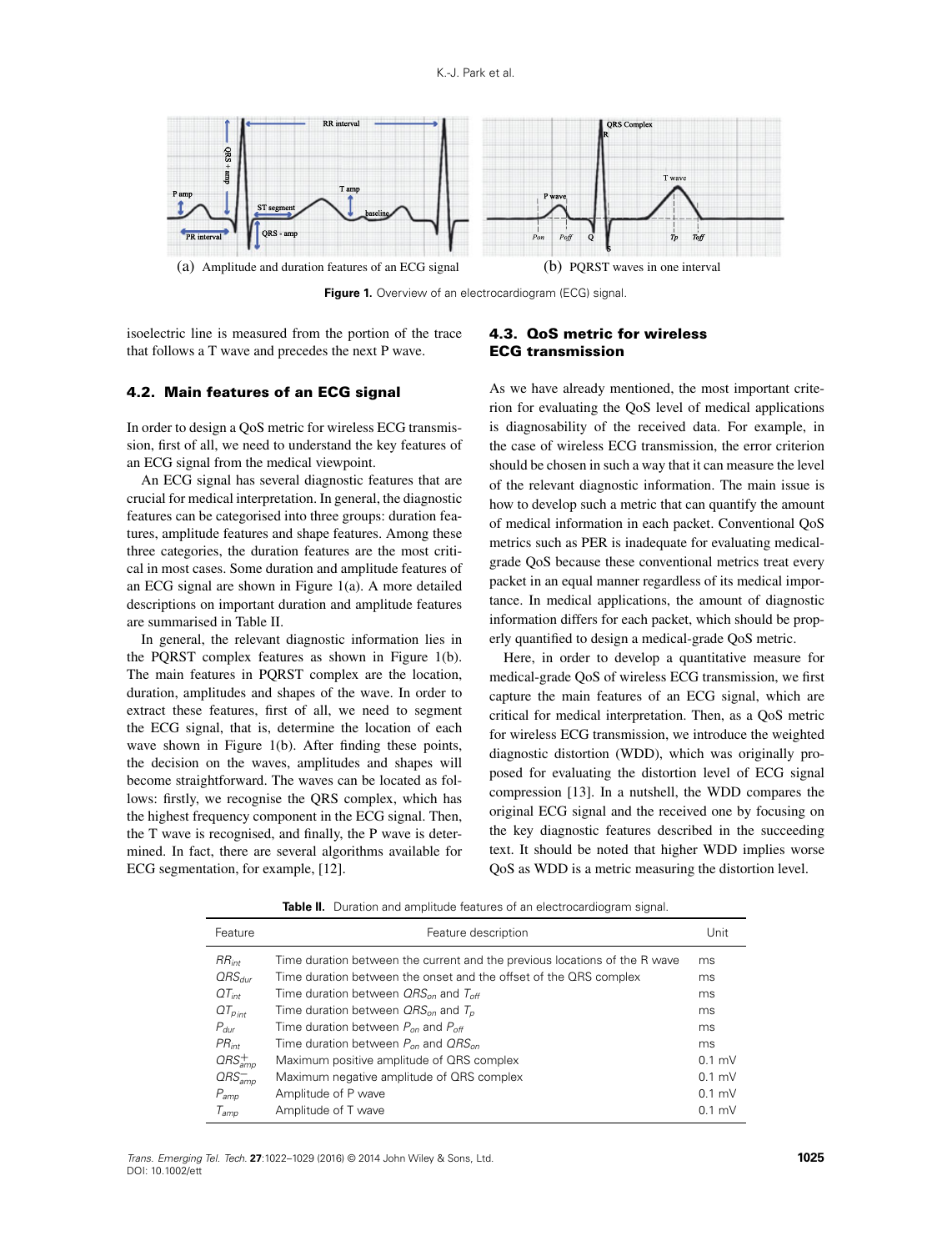For the original ECG signal and the received one, a vector of diagnostic features such as those in Table [II](#page-3-1) can be obtained, respectively, as follows:

 $f^T = [f_1 f_2 \cdots f_p]$ ; features of the original signal,  $\hat{f}^T = [\hat{f}_1 \hat{f}_2 \cdots \hat{f}_p]$ ; features of the received signal

where  $p$  is the total number of features used in the WDD measure. Here, each *fi* is given as a scalar value. For example, the time duration features are scalar values in ms as described in Table [II.](#page-3-1)

With given  $f$  and  $\hat{f}$ , the WDD measure can be calculated as

$$
WDD(f,\hat{f}) = \Delta f^T \cdot \frac{\Lambda}{tr[\Lambda]} \cdot \Delta f \tag{1}
$$

,

where  $\Delta f$  is the the normalised difference vector given as

$$
\Delta f^T = [\Delta f_1 \Delta f_2 \cdots \Delta f_p]
$$

$$
\Delta f_i = \frac{|f_i - \hat{f}_i|}{\max\{|f_i|, |\hat{f}_i|\}}
$$

and  $\Lambda$  is a diagonal matrix of weights of features; that is,  $\Lambda = diag[\lambda_i], i = 1, 2, \dots, p$ . The values of  $\lambda_i$ , the relative importance of each feature, can be determined on the basis of the medical knowledge of healthcare personnel.

From Equation [\(1\)](#page-4-1), unlike conventional QoS metrics, WDD can properly quantify the distortion in medical diagnostic information in an ECG signal. Hence, we can evaluate the medical-grade QoS level of each wireless technology by calculating WDD rather than conventional QoS metrics. We anticipate that a medical-grade QoS metric such as WDD will be vital for research on medical-grade wireless networks.

# <span id="page-4-0"></span>**5. SIMULATION STUDY**

In this section, we present our simulation study, which compares the medical QoS metric, WDD, with the con-

ventional metric of PER for wireless ECG transmission. Because PER does not take into account diagnostic features of an ECG signal, there can be a significant discrepancy between WDD and PER.

#### **5.1. MIT-BIH ECG database**

<span id="page-4-1"></span>We use the MIT-BIH arrhythmia database [\[14\]](#page-7-12) for our simulation study. The MIT-BIH arrhythmia database consists of 48 two-lead (MLII and V5) ECG registers, each of 30 min duration. The sampling rate is 360 samples per second with a resolution of 11 bits per sample, and hence, the resulting data rate is 7920 ( $= 2 \times 360 \times 11$ ) bits per second. Although the database was originally created as the standard test material for the evaluation of arrhythmia detectors, it is widely used for testing new ECG monitoring schemes. Note that we do not assume any data compression in ECG transmission.

#### **5.2. Simulation setup**

In the simulation, we use three features for calculating WDD in Equation [\(1\)](#page-4-1) as follows:  $f_1 = RR_{int}$ ,  $f_2 =$  $QRS_{amp}^+$ , and  $f_3 = QRS_{amp}^-$  in Table [II,](#page-3-1) which are the most critical features with the weight vector  $\Lambda = diag[2\ 2\ 2]$  in Equation [\(1\)](#page-4-1) according to [\[13\]](#page-7-11).

It should be noted that we only consider the wireless channel error in our simulation study without taking account of other protocols for compensating channel errors. Though it will give more specific results to consider a realistic network scenario, our intention here is *not* to provide a thorough investigation on the performance of WDD under a specific network protocol stack *but* to stress the fundamental difference between the conventional QoS metric and WDD in a wireless environment. A more specific study on the performance of WDD will be the subject of future work.



<span id="page-4-2"></span>**Figure 2.** Weighted diagnostic distortion (WDD) versus channel parameter, r, for fixed values of the average packet error rate (PER).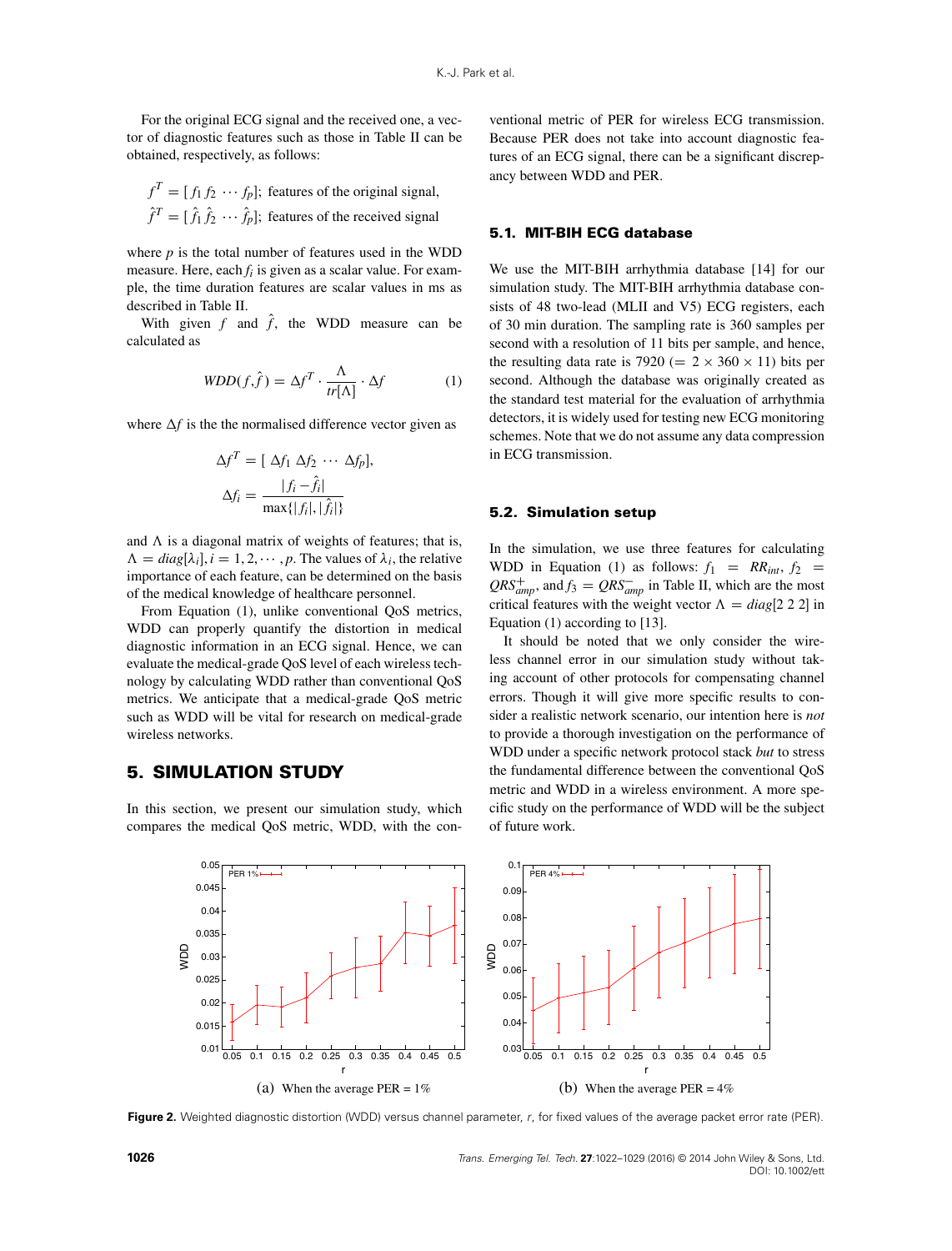

(d) Received ECG signal when  $r = 0.4$ 

<span id="page-5-0"></span>Figure 3. 15-s interval of original and received electrocardiogram (ECG) signals for different values of r with a fixed average packet error rate of 5%.

#### **5.3. Two-state Markov channel model**

In our simulation, we adopt the widely used two-state Markov channel model, which is also called the Gilbert– Elliot model. The model consists of two states, that is, good and bad. Each of them may generate errors as independent events at a state-dependent error rate  $1 - k$  in the good state and  $1 - h$  in the bad state, respectively. For simplicity, we use  $k = 1$  and  $h = 0$ ; that is, there will be no error in the good state while the bad state will always generate errors. Then, the model can be specified by two independent parameters  $q$  and  $r$ , where  $q$  is the probability that the transmission of the *i*-th packet is unsuccessful, given that the  $(i-1)$ -th packet was transmitted successfully, while *r* is the probability that the *i*-th packet is successfully transmitted, given that the  $(i - 1)$ -th packet was not. Then, the average PER is given as  $q/(q + r)$ .

#### **5.4. Evaluation of the WDD metric**

In this section, we compare WDD and PER for wireless ECG transmission under various scenarios. Firstly, we plot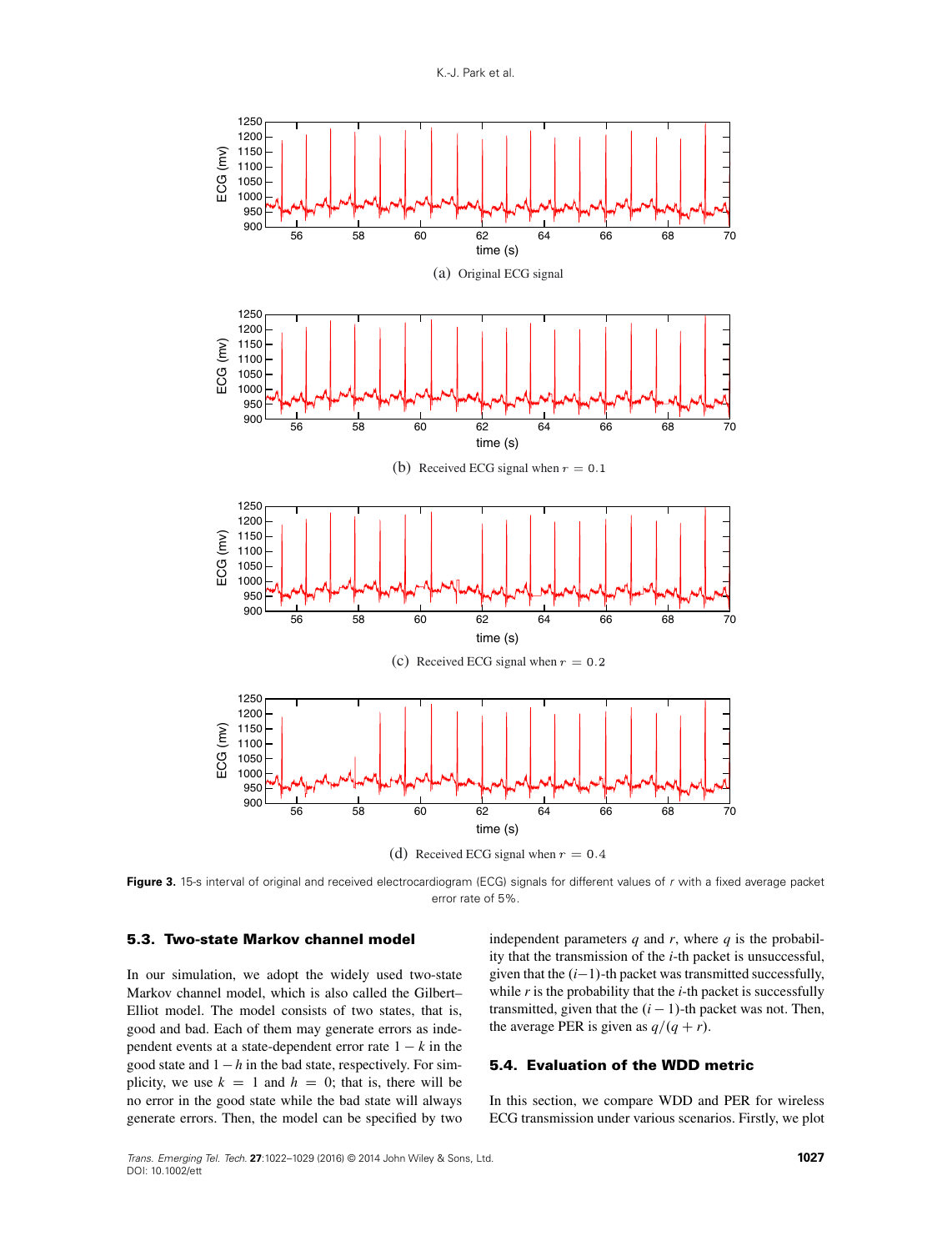

<span id="page-6-1"></span>**Figure 4.** Weighted diagnostic distortion (WDD) versus measured packet error rate (PER) with fixed values of <sup>r</sup>.

WDD versus  $r$ , the channel parameter, while fixing the average PER ( $= q/(q+r)$ ) by adapting  $q (=$  PER  $\cdot r/(1-r)$ PER /) proportionally to *r*. Large *r* results in large *q*, and they make the channel switching fast between good and bad states. Note that, because the duration of a simulation run is finite, the measured PER for each simulation run is a random variable with an average of  $q/(q + r)$ .

The simulation result for different values of the average PER is shown in Figure [2,](#page-4-2) where each simulation runs for 30 s, and each point is an average of 100 simulation runs. In addition, the error bar indicates one standard deviation. From Figure [2,](#page-4-2) we observe that, even when the average PER is fixed, WDD significantly varies as *r* changes; WDD tends to increase as *r* increases. From these observations, we can corroborate that PER is ineffective for medical diagnosability. More specifically, PER treats every packet in an equal manner regardless of its medical importance, which is a reasonable metric for typical data transmission. However, in terms of ECG transmission, the level of medical information contained in each packet significantly varies. For example, a packet corresponding to the QRS complex is much more critical for medical purpose than a packet to some flat part of ECG.

Next, we look into original and received ECG signals for different values of *r* with a fixed average PER of 5%. In the simulation, we determine whether each sample of the original ECG signal is received or not based on the channel state at the corresponding time index. The same interval of 15 s for each ECG signal is shown in Figure [3.](#page-5-0) The ECG signals in Figure [3](#page-5-0) show that the loss of the QRS complex occurs more often as *r* increases because of the increase in burstiness of errors. Though the specific result would vary with different intervals, the overall trend is similar to Figure [3.](#page-5-0)

In order to see the effect of *r* on dependency between WDD and measured PER, we plot WDD versus measured PER for  $r = 0.1$  and  $r = 0.4$  in Figure [4,](#page-6-1) respectively. Firstly, for each *r*, we fix the average PER  $(= q/(q + r))$  among each of the following values: [0.01 0.02 0.03 0.04 0.05]. Then, for each average PER, we plot the result of 100 simulation runs, that is, 100 points of (measured PER, WDD), resulting in the total of 500 points in each plot. Hence, there are five groups of 100 points in each plot around each value of [0.01 0.02 0.03 0.04 0.05] in the *x*-axis. In other words, let  $(x_{100(M-1)+i}, y_{100(M-1)+i})$ ,  $M = 1, \dots, 5$  and  $i = 1, \dots, 100$ , denote each point of (measured PER, WDD) with  $\mathbb{E}[x_{100(M-1)+i}] =$ 0.01*M*, where E denotes expectation. Then, for each *M*,  $(x_{100(M-1)+i}, y_{100(M-1)+i}), i = 1, \cdots, 100$ , constitute a group of 100 points around  $x = 0.01M$ . As shown in Figure [4,](#page-6-1) there is a certain correlation between WDD and the average PER; that is, WDD is proportional to the average PER. However, for a given average PER, say 0.01, the correlation between WDD and the measured PER becomes much weaker as *r* increases, which can be verified by comparing 100 points around PER  $= 0.01$  in Figure [4\(](#page-6-1)a) with those in Figure [4\(](#page-6-1)b). This observation verifies that PER alone is insufficient to measure the diagnostic information of an ECG signal.

### <span id="page-6-0"></span>**6. CONCLUSIONS**

We have investigated medical-grade QoS, which is critical for the deployment of medical applications based on wireless technologies. We looked into the basic QoS requirements of medical applications and pointed out that the diagnosability of the received medical data should be the first concern. As a prevalent application, we presented an in-depth study on wireless ECG transmission. We have considered the key medical features of an ECG signal and have introduced an effective metric for medical-grade QoS. We then compared the proposed QoS metric for wireless ECG transmission with a conventional metric of PER. Our simulation results showed that there can be a significant mismatch between PER and the medical QoS metric, which confirms the importance of developing medical QoS metrics from the medical viewpoint.

There remain a lot of work for future research. In fact, our study is a small step towards holistic design of medical-grade wireless networks. A more thorough investigation on various medical applications is required for proper deployment of wireless medical devices, which